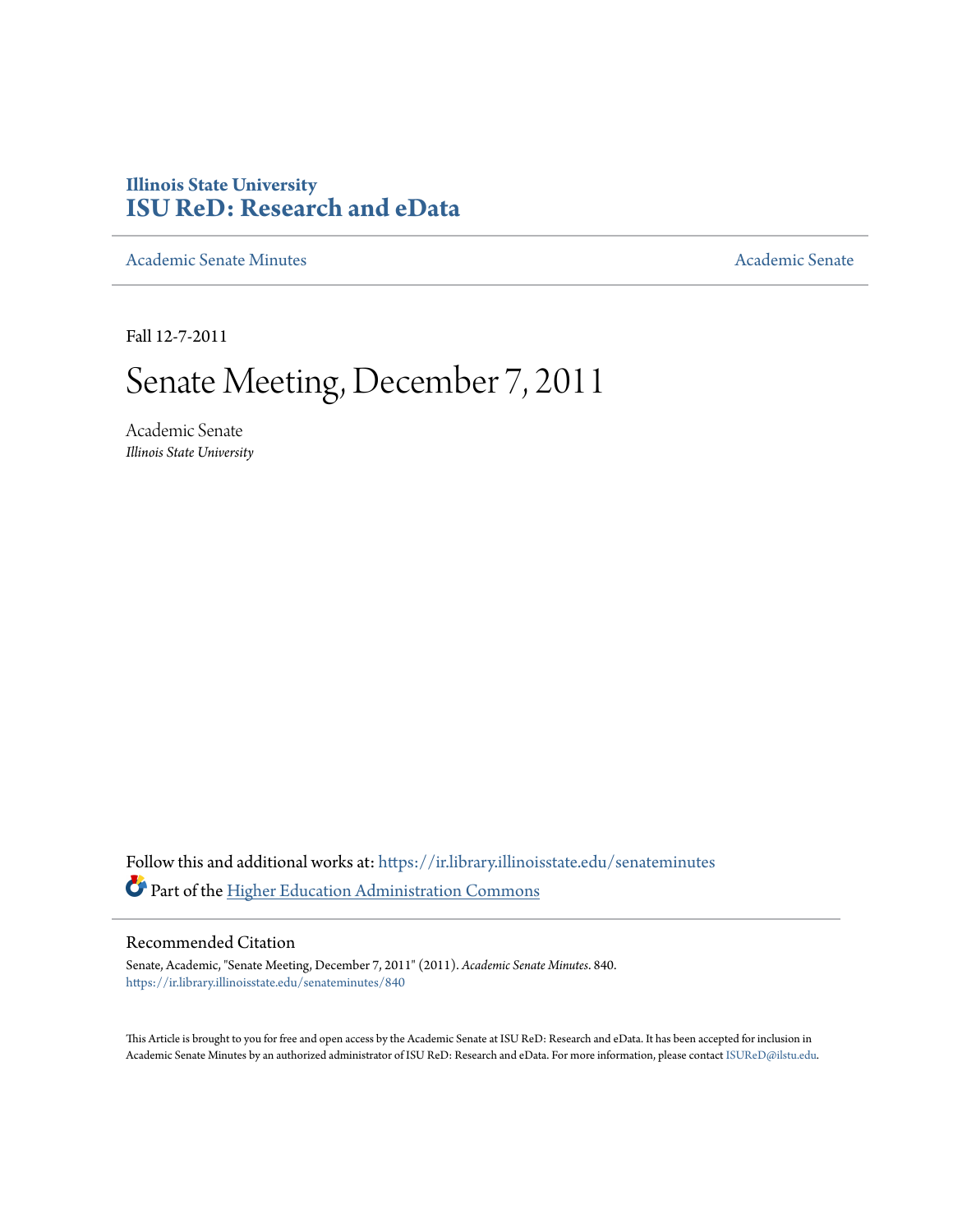# **Academic Senate Minutes Wednesday, December 7, 2011** *(Approved)*

#### *Call to Order*

Senate Chairperson Dan Holland called the meeting to order.

# *Roll Call*

Senate Secretary Susan Kalter called the roll and declared a quorum.

# *Approval of Minutes of November 9, 2011*

**Motion XXXXIII-26:** By Sen. Woith, seconded by Sen. Collins, to approve the Senate minutes of November 9, 2011. The motion was unanimously approved.

# *IBHE-FAC Report*

**Sen. Gizzi:** You got a report from Lane Crothers, who attended on my behalf. They spent the day talking about performance funding, and didn't really accomplish anything. There is an important update. The steering committee that is making recommendations on the metric for performance funding and they were supposed to submit those in December. At their last meeting, they voted not to submit any metrics because they did not feel that they had anything. They received an e-mail during the last 5 min. from the president of FAC, who is a member of the steering committee, that they have to have recommendations to them for the February IBHE meeting.

**Sen. Crowley**: Is there little support for this?

**Sen. Gizzi**: The legislature has mandated it; it's a law. They did not feel ready to make recommendations.

**President Bowman**: Most people don't think it will affect more than 2 to 5% of the general fund dollars. I can't imagine a situation where we wouldn't fair fairly well.

# *Chairperson's Remarks*

**Sen. Holland:** I would like to thank everyone for the semester. We have made good progress in our committees. There are a couple of external working groups that you will be hearing from. The first is the Gen Ed Taskforce, which has been going about its business for close to a year now. Educating Illinois kicked off last Friday.

# *Student Body President's Remarks*

**Sen. Owens:** There are two Information Items that I sent to general counsel and I got their feedback on Tuesday. I would like to honor those revisions, so I am postponing those until our next meeting. The revised documents will be sent out to the Senate.

# *Administrators' Remarks*

# • *President Al Bowman*

**President Bowman:** The House held some hearings on higher education costs. There were lots of concerns about declining state support, the rising tuition rates. It's been disappointing to hear some of the comments out of the Department of Education. Arnie Duncan has come very close to criticizing universities for not being more aggressive in controlling costs. Rates have gone up because the state has moved money out of what we do. I suspect that we will hear more of that kind of rhetoric in the future.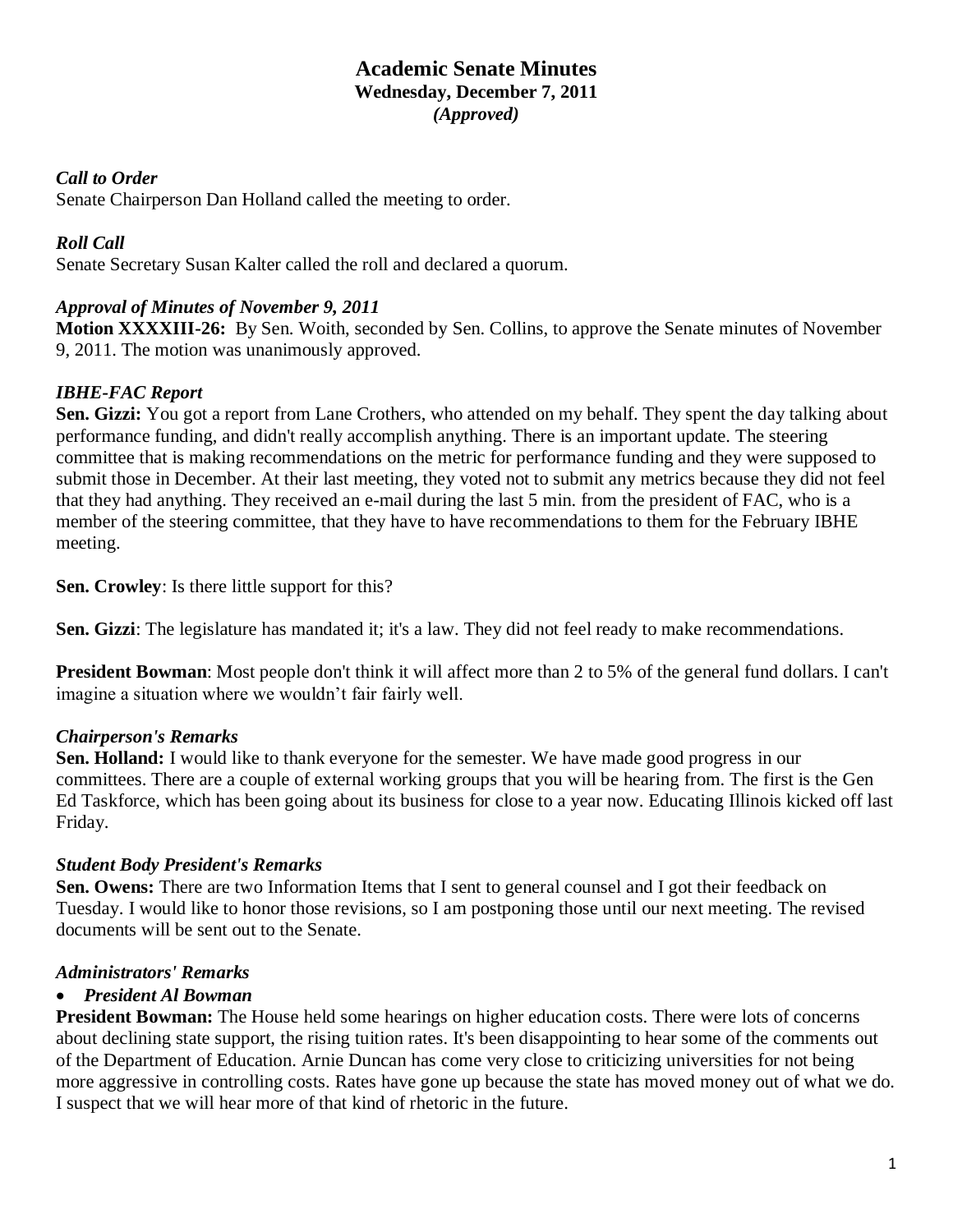The Congressional Super Committee that was charged with cutting \$1.2 trillion failed to reach a compromise. If those automatic spending cuts go into effect, the Department of Education will lose \$3.5 billion in FY 13. The Pell Grant would be exempted from cuts the first year; after that, it could be impacted.

Dan Layzell and I got an e-mail from a staffer in the governor's office of management and budget inviting us to talk about FY 13. We accepted the invitation. It's the first time they've scheduled this kind of meeting. Our state reimbursements are coming in in a more timely fashion than they have in the past. The last payment for FY 11 will be \$5.9 million.

The state's revenue picture looks a lot better. Personal income tax revenue is up over \$2 billion. Sales tax revenue is also strong.

The state's minimum pension contribution in the next fiscal year will increase another billion dollars. It will go from \$4.8 billion this year to \$5.9 billion next year. The largest increase will come to the State University Retirement System. Those large payments will likely gobble up any new state revenues that might have been available for university operations.

Fund raising is nearly equal to the record that we set last year. We have received over \$7 million in private dollars.

# • *Provost Sheri Everts – Remarks Deferred*

**Sen. Kalter:** Do you have an update on where the Tenure Policy is, which the Faculty Affairs Committee forwarded a couple of weeks ago?

**Provost Everts**: I believe that is in legal and discussions at this point, so we will get back to the Academic Senate as soon as possible.

**Sen. Kalter**: Discussions with your office?

# **Provost Everts**: Yes.

• *Vice President of Student Affairs Larry Dietz – No Report*

# • *Vice President of Finance and Planning Dan Layzell*

**VP Layzell**: Both the Provost and I will have more to say as we get into the Educating Illinois planning process and get more of our public consultations scheduled.

# *Committee Reports:*

# *Academic Affairs Committee*

**Senator Stewart:** We were tasked by Exec to engage in dialogue about the library situation. We had a conversation about encouraging a greater opportunity for communication and dialogue between the library and the rest of the campus, especially when major changes are being planned. Four members of our committee have agreed to work on language for the Blue Book to strengthen the library committee and its mission. Dane Ward, Wendy Woith, Mike Gizzi have all agreed to meet and work out language. Mike Carnahan was volunteered to be part of that committee.

# *Administrative Affairs and Budget Committee*

**Senator Cedeño:** We continued our discussion of the administrative policies. We hope to get something to the Executive Committee in February.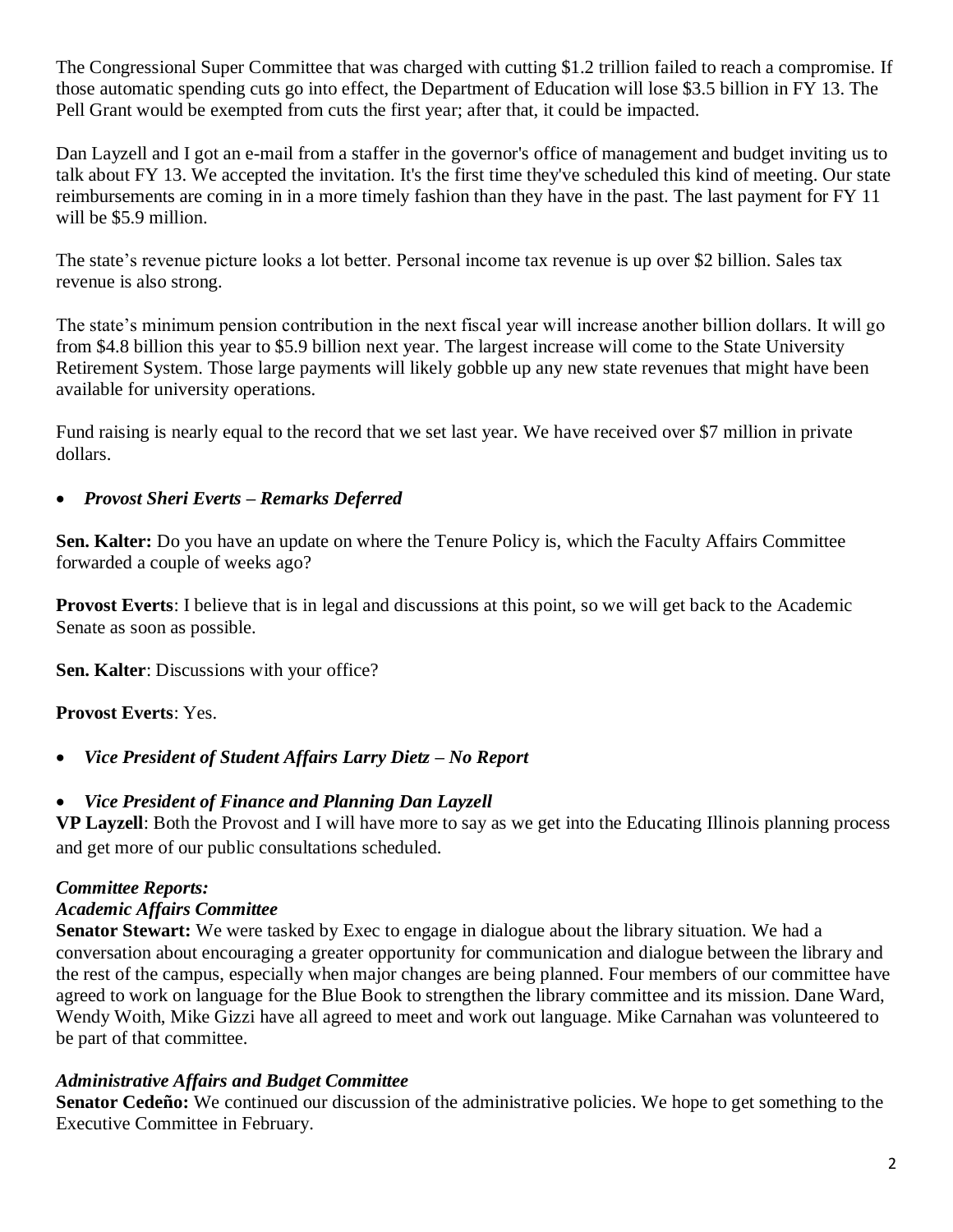#### *Faculty Affairs Committee*

**Senator Kalter:** We met with Wendy Smith of legal and Cathy Young, who is sitting in for Darrell Kruger in Research and Sponsored Projects, and we discussed the new Export Control Policy. We are going to send our very small tweaks in language back to the committee that provided this to us. They will discuss how to word the policy because it is rather complicated. We should be getting that back and sending it to Exec fairly soon.

#### *Planning and Finance Committee*

**Senator Rich:** We had a work session on our upcoming annual report. We approved topics for information sessions for spring. We reviewed the administration's responses to last year's report. We made very good progress on our upcoming priorities report.

#### *Rules Committee*

**Senator Fazel:** Tonight, we have an Action Item. We also discussed the Smoking Policy and the Alcohol Policy.

#### *Action Item:*

#### *11.28.11.03 Technology Policy–Appropriate Use (Rules Committee)*

**Sen. Fazel:** This is a policy that we presented to you as an Information Item a long time ago. There were a couple of issues. Sen. Bonnell had a concern about the word obscene as something that could be misinterpreted. She asked for some clarification of the language. We met with Mark Walbert and the University Counsel and we came up with the language that we all agreed would be acceptable.

There are four or five small changes that we made to the document. On page 2, B.1, Inappropriate Communication; there were statements that were repetitive so that statement has been crossed out. That paragraph reads now: Any communication which is defamatory, harassing, obscene, because that term has been constitutionally defined, or interrupting to other users of Information Technology Resources.

On page 3, there is similar language; item B.2, Inappropriate Use of Resources, we made similar changes. On page 5, item D, it used to be personal software and hardware. We changed that to non-University.

On page 6, Approval and Review, in the second sentence, the policy will be periodically reviewed… and changes will be recommended by the council to the president. This is what they have been doing, but to clarify it in the document that it would come to the Academic Senate and then to the president.

**Motion XXXXIII-27:** By Sen. Fazel to approve the Appropriate Use of Information Technology Policy. The motion was unanimously approved.

#### *Information Item:*

#### *11.30.11.01 Medical Amnesty and Good Samaritan Procedures (Reference Document Only) (Student Government Association)*

*11.30.11.02 Medical Amnesty and Good Samaritan Policy (Student Government Association) Removed from the Agenda by the Student Body President.*

#### *Advisory Item:*

# *11.14.11.01 Best Practices for Search Committees Suggestions (Faculty Affairs Committee)*

**Sen. Kalter:** Originally, the Faculty Affairs Committee had intended to send this this to the Executive Committee and then on to the four offices that had originally created the document. We decided in the Executive Committee that it might be a good idea to gather any comment from this body regarding the suggested changes before it goes on to those four offices. In Executive Committee, there was some suggestion that we might want to include the office staff, who have to see the confidential documents, so it might be a good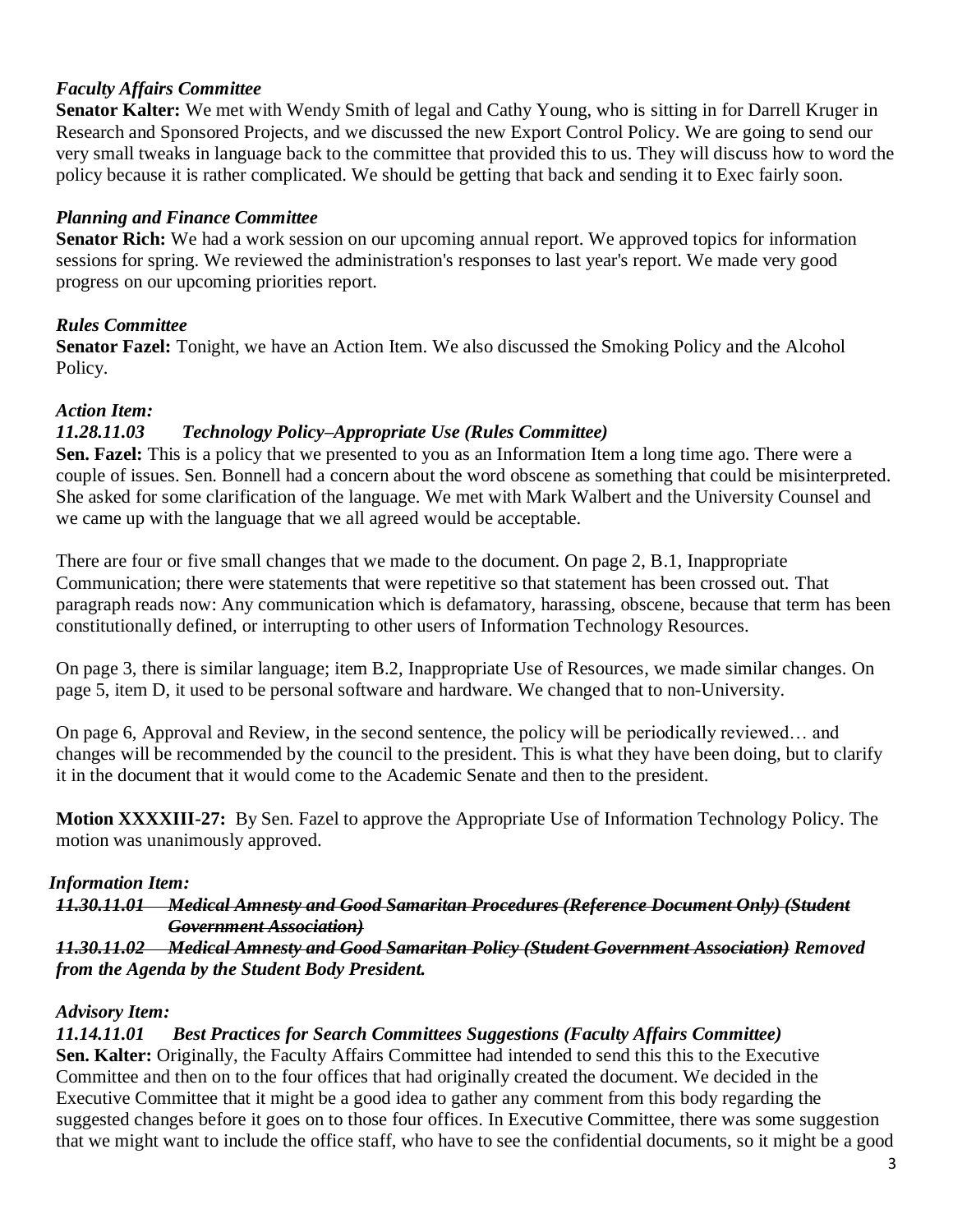idea to put that in the policy. The student senators on the Executive Committee were concerned about the bottom of page 1. It currently reads to preserve confidentiality in the hiring process, the inclusion of students on the search committee is not recommended. If students are on search committees, they should not be voting members. Other means of soliciting student input is encouraged. I believe this is a policy is for hiring tenuretrack faculty only. It does not apply to other kinds of hires. At least two students on the Executive Committee expressed concerns about why we would not want to include students. If we are going to keep policy the way it is, to give more of a rationale as to why students would be excluded.

**Sen. Horst**: Perhaps you could make the language a little stronger by changing the shoulds to the musts.

**Sen. Rich**: What is the applicability to chair searches as opposed to faculty searches? In our college, it is our policy that students be included. I think there is value in having student input; I know that has to be weighed against the confidentiality issue. I would agree with Sen. Horst on must, but being best practices, I would advocate should.

**Sen. Holland**: This is a document that a lot of work is going to go into, but they are just recommendations, which you can completely ignore.

**Sen. Kalter**: Sen. Horst, point well taken. This is to differentiate chair searches, high-level AP searches for a variety of good reasons. My personal opinion, which I gave in Executive Committee to the students, is I don't agree with number three. Each department should be able to decide if they want students on their committees. I am in favor of sending that comment forward. The Provost provided some legal issues about who we can and cannot protect. There are policies for the chair searches and we think that the Administrative Affairs and Budget Committee reviews them.

**Provost Everts**: You are correct in regard to the legal responsibilities. I know that that will be a particular issue that legal will look at. For administrative searches, the policy spells out who must be on administrative search committees. Students are named in those policies. It really is a difference in who we are talking about.

**Sen. Kalter**: Comments are welcome with regard to how we should communicate this non-policy.

**Sen. Stewart**: We write our objectives, the students will. Under general statements, use would instead of should or will.

**Sen. Kalter**: I will leave it to legal and the Provost's office to decide should, would, will.

**Sen. Rich**: I think it's very important that it be communicated when you have something that is out there. I think the training of chairs and committee members would incorporate this.

**Sen. Holland**: I think it might actually be inclined to send it to all faculty members. When there is a search going on, it will be sent to everybody on the search committee.

**Sen. Cedeño**: I suggest for the title that this is for tenure-track faculty search committees. Regarding the students, the fact that there already are policies that involve students for administrative positions, so it's debatable about confidentiality. They are allowed on deans and chairs. Why are they not allowed as a best practice for tenure-track faculty?

**Sen. Wood**: I have some concerns about the language on page 6, item 17, the first sentence, specifically, ranked recommendations. Are these ranked recommendations from the DFSC to the search committee?

**Sen. Kalter**: Those are ranked recommendations from the search committee to the DFSC.